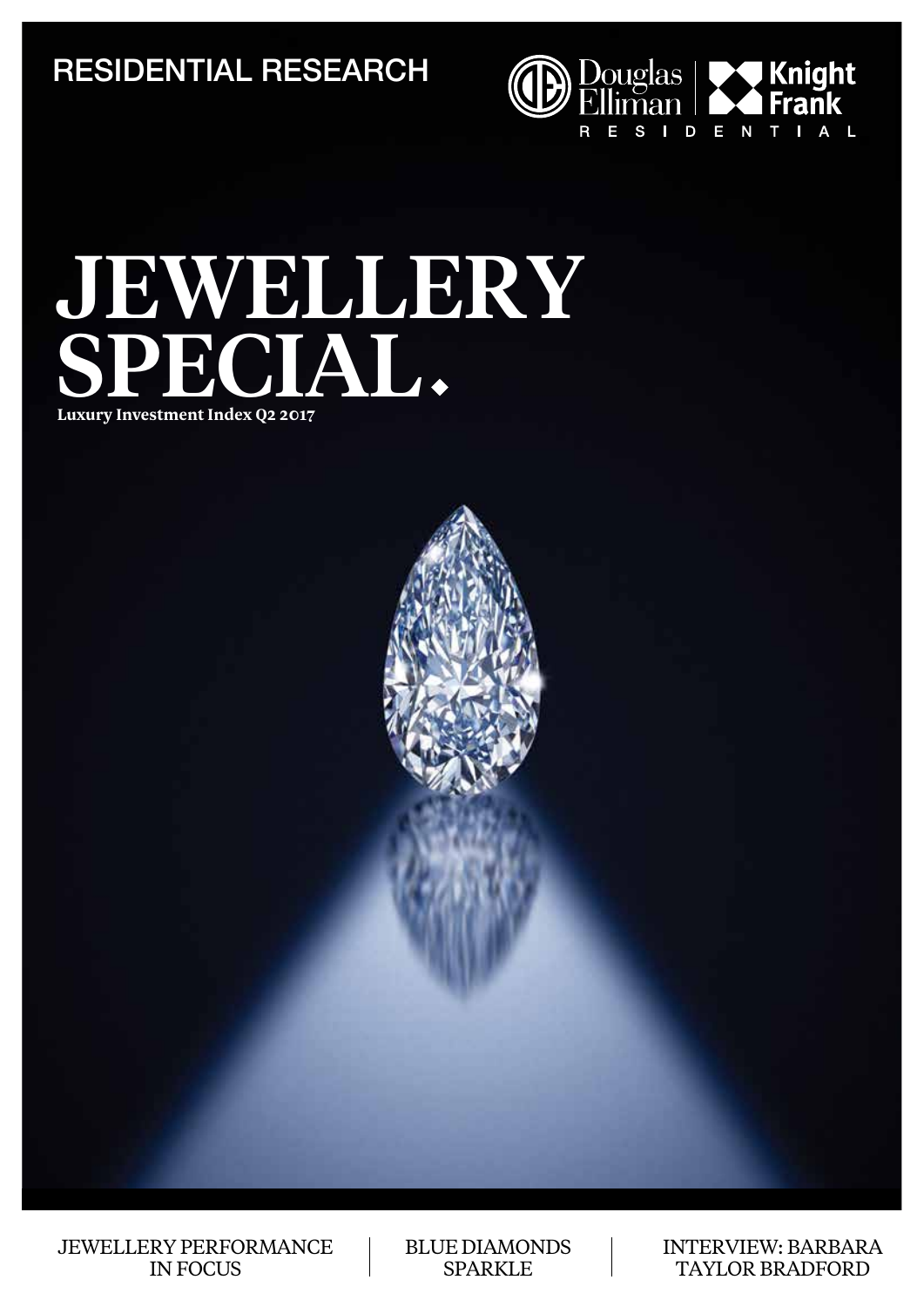

*Jewellery has always been a traditional store of portable wealth. As the best-selling novelist Barbara Taylor-Bradford points out on page 5, there are few other investments of passion that you can simply scoop up, put in your pocket and run away with in an emergency. Hopefully it won't come to that for most of us, but it's still reassuring to know that jewellery has been one of the best performing asset classes in our Luxury Investment Index over the past 10 years.*

*I hope you enjoy reading the report.*

#### ANDREW SHIRLEY **The Wealth Report Editor**

## Jewellery overtakes cars as wine powers ahead

*Records tumble as jewellery maintains its robust performance in the Knight Frank Luxury Investment Index*

It's all change at the top of the Knight Frank Luxury Investment Index (KFLII). Classic cars, which have dominated the rankings for the past few years, have now slipped back into sixth place on an annual basis with average prices rising by just 2% to Q2 2017.

Wine, driven by strong growth in the key Bordeaux, Burgundy and northern Italian investment-grade markets, has now claimed top spot with the year-onyear value of the Knight Frank Fine Wine Icons Index shooting up 25%.

That's not to say the most collectable cars aren't fetching a lot of money. Nine cars broke the \$5m barrier at the recent benchmark sales in Monterey, California, with Bonhams setting a record for a Mclaren F1 (\$15.6m) and RM Sotheby's historic Aston Martin DBR1 going under the hammer for an eye-watering \$22.5m.

It has also been a record-breaking year in the world of jewellery. In June, the 18.04 carat "Rockefeller" emerald set a new world record per carat for the green gem (\$305,000) when it went under the hammer for \$5.5m with Christie's in New York.

In April the Pink Star, a 59.6 carat fancy vivid pink diamond, snatched the record of world's most expensive piece of jewellery from the Oppenheimer Blue – a 14.62 carat vivid blue – when it sold for \$71.2m in Hong Kong.

Interestingly, however, blue diamonds are still setting the pace in the wider market. According to data from the Fancy Color Research Foundation (FCRF), the average price of blue stones rose by 5.5% over the 12 months to June, compared with a slight drop in the value of pink diamonds.

At the top of the coloured diamond market, slight changes in colour can have a huge impact on prices. A one-carat fancy vivid blue stone, for example, would be worth roughly 10 times more than a onecarat fancy light blue stone, says FCRF (see chart on page 4).

As stones get larger the differential increases dramatically, says Eden Rachminov, chairman of the FCRF.

Jean Ghika, head of Bonhams' London jewellery team, says great care is needed when buying coloured diamonds. "It is a very complex market. Not only are there considerable differences in pricing depending on the intensity of colour, but the addition of a secondary colour within the stone can also impact the value. It is vital to see a certificate, which should be issued from an internationally recognised laboratory stating both colour and clarity," says Ms Ghika.

#### **Artist jewellery**

Meanwhile, the wider jewellery market continues to see steady price growth with prices up 4% over the past 12 months, according to data from Art Market Research. This headline figure, however, masks a wide differential in the performance of jewellery from varying eras and styles (see chart on page 4).

Pearls, which had seen a surge in values over the past few years, have levelled out and it is more modern jewellery that is now setting the pace.

"There is a current trend for jewels from the post-war era, where the emphasis is on design, quality and workmanship. These pieces, often unique or in limited supply, are easy to wear, distinctive and increasingly sought after by discerning collectors," Ms Ghika explains.

In particular, pieces designed by artists (see page 4 for some of the most collectable), rather than established jewellery brands, are in high demand, she notes. "Historically, jewellery has been a form of wearable adornment, but it is now increasingly being considered an art form in its own right. Modern and contemporary jewellery designers appeal to collectors who wish to build a collection of jewellery as they might build a collection of contemporary art."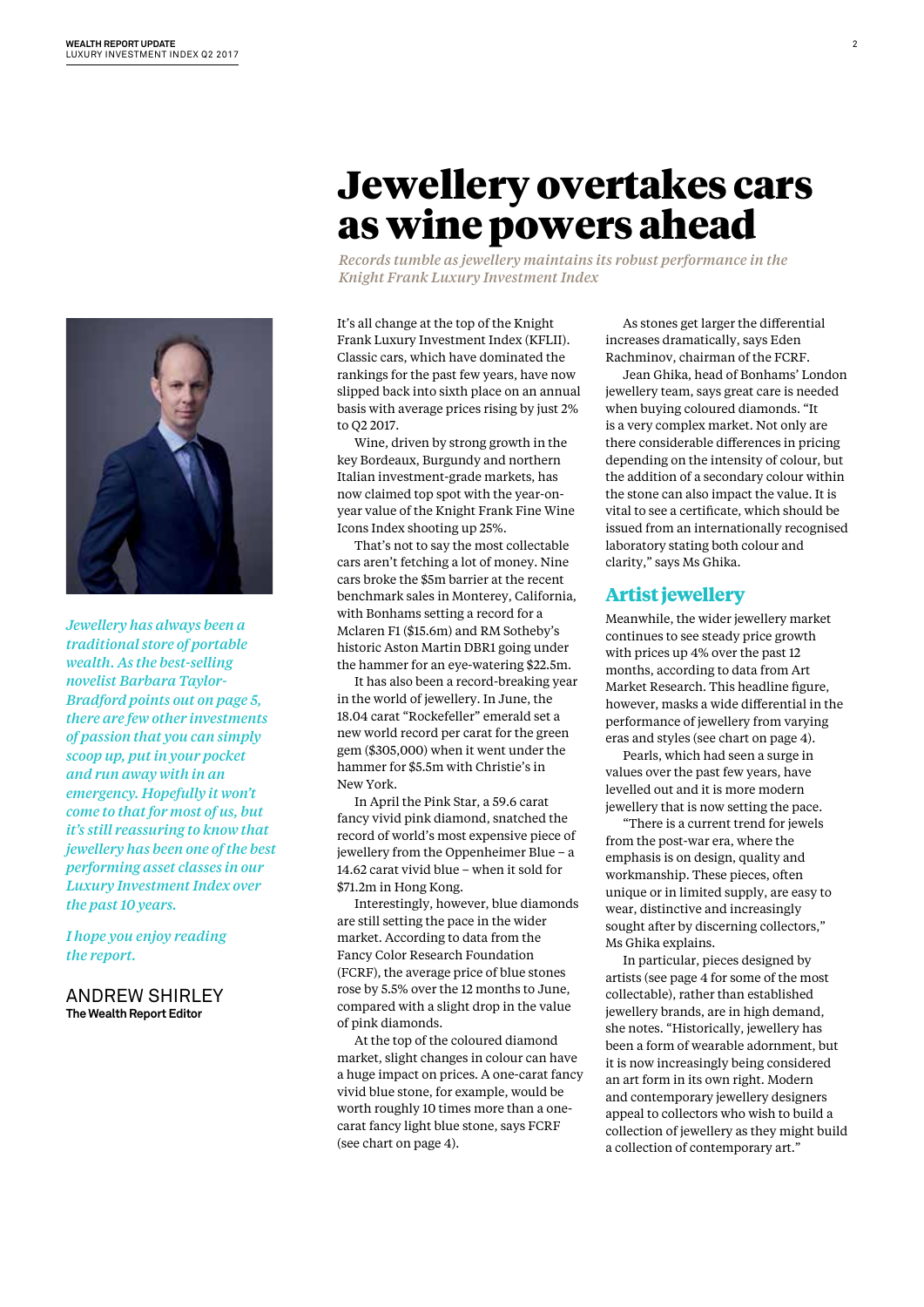

**Source:** Knight Frank Research \*Knight Frank Prime Central London Residential Index

**Source:** Knight Frank Research Based on annual price points



Most volatile

Least volatile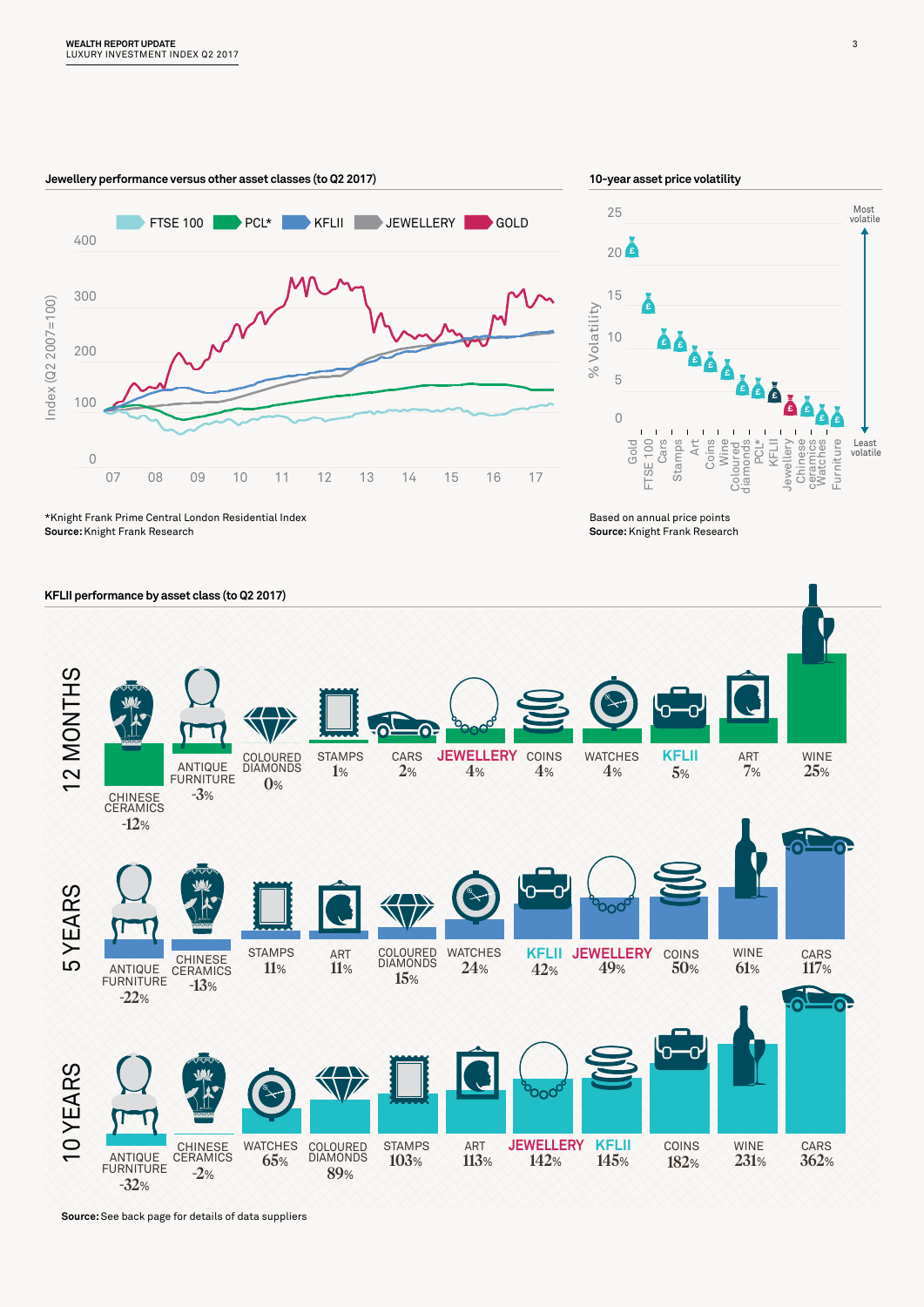# Gems and jewellery – a sparkling return

*A graphical focus on the performance of diamonds and jewellery* 

### Coloured diamonds

### Jewellery price performance comparison

**10-year change Source:** Art Market Research

**10-year average price change (to Q2 2015)**

4



**Source:** Fancy Color Research Foundation \*Data correct as of Q2 2017. Based on a one-carat diamond



Gold, diamond and emerald bracelet – **£20,000 (2016)**

Acrylic ring c2005 – **£3,500 (2017)**

**Source:** Bonhams Prices achieved at auction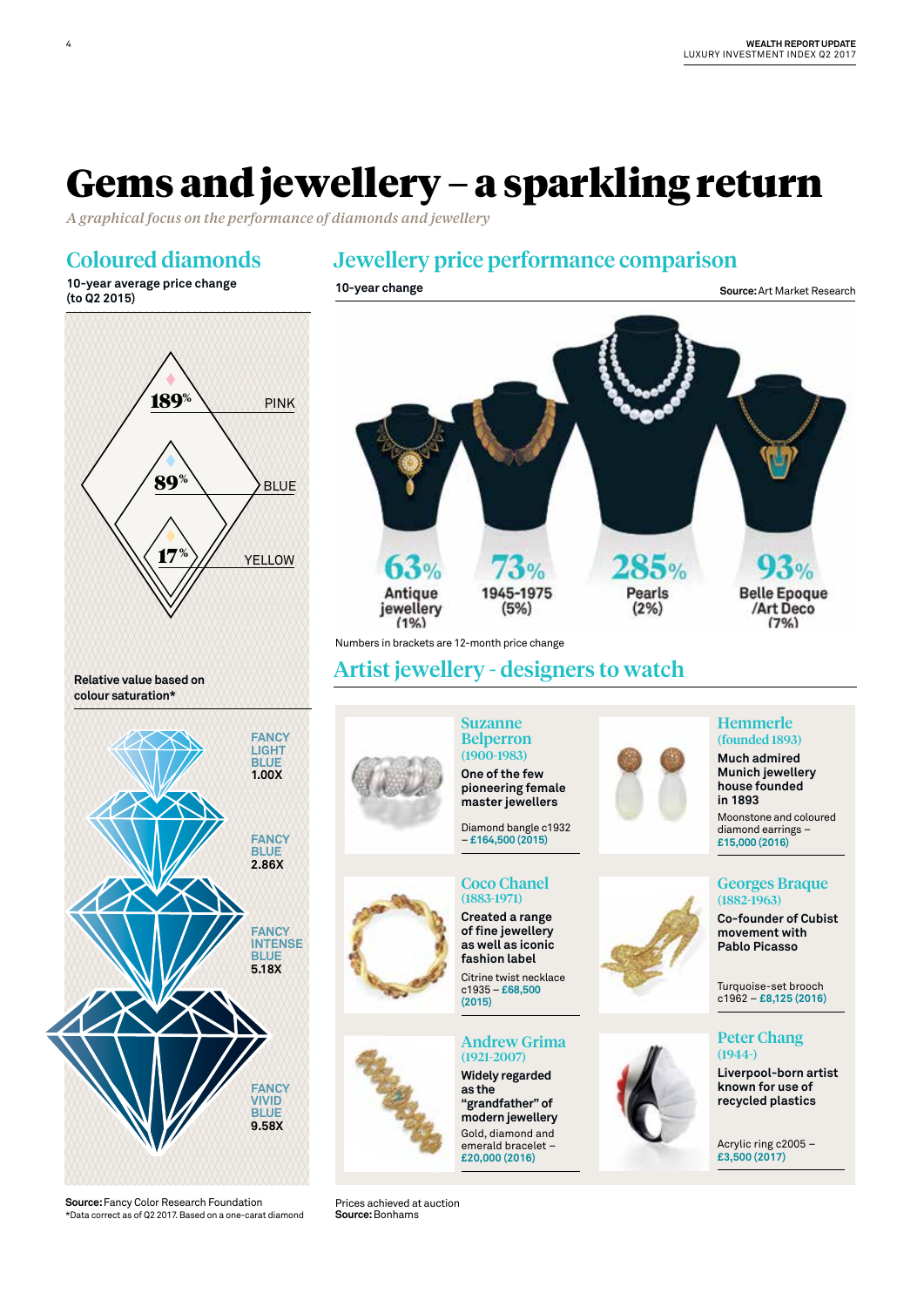### An asset of substance

*Andrew Shirley talks to one of the world's best-selling novelists and a leading expert about their passion for jewellery* 



Barbara Taylor Bradford OBE

#### **Andrew Shirley What sparked your love of jewellery?**

**Barbara Taylor Bradford** The men in my life! My father loved jewellery and taught me to love it, too. When I was working at the Yorkshire Post he gave me a string of pearls for my eighteenth birthday. Oddly enough, I've also just found a little gold bracelet with my star sign on that he gave me when I was 20. My husband Bob (television producer Robert Bradford) also loves to buy me jewellery.

**Susan Abeles** My first job out of school was an assistant bookkeeper in an auction house. The exposure was expansive, and I quickly moved departments and learned about the business and objects. Quite by accident I was directed to the jewellery department, where my education in chemistry was reignited and my passion and interest for gemstones grew.

#### **AS Who are your current favourite jewellery designers and why?**

**SA** There are so many current talented jewellery designers to pick from it hardly seems fair. Today, my favourite designer is James de Givenchy for Taffin. I adore his work; he is enormously creative and adept at capturing the natural beauty of a gemstone and pairing it with a modern mounting that showcases the qualities of the gemstone which he finds important.

His work is bold and sculptural, colourful and playful and I liken this to wearable art. Tomorrow, I may be drawn to the works of designer Wallace Chan, and the day after, those masterful pieces by Daniel Brush.

**BTB** I'm rather impressed by a company called Verdura, which produces pieces based on the archive of Duke Fulco di Verdura who started designing for Coco Chanel. The pieces are very unusual and the workmanship is very good. The first piece Bob bought me was the Chanel bracelet, which is made of white enamel with a centrepiece of coloured jewels. I also like the designs of Suzanne Belperron. Bob bought me a beautiful strand of green beads. A designer called Dvora has also designed some really beautiful things for me.

#### **AS What advice would you give somebody looking to start a jewellery collection?**

**SA** In order to amass a collection of jewellery, you must acquire knowledge of the subject. To begin, I would suggest taking classes, visiting museums, going to jewellery previews at auction houses and chatting to the experts. Pick a theme for the collection that you find attractive, such as gemstones, era, designer, origin, or provenance. Watch the market to see how your theme is performing, and join collector groups. Choose your items carefully, so that each purchase counts, and remember that quality and condition count.

**BTB** Don't go for lots of bits and pieces, save up your money and go for one big piece by a big name like Cartier, Tiffany or Harry Winston that will keep its value. And don't throw away the box it came in – a friend's husband threw away all her boxes recently – if you ever re-sell having a piece in its original box can help retain some of its value.

#### **AS Can jewellery be a good investment?**

**BTB** Extremely – having sold some of my pieces at auction I have the proof.

**SA** Historically, jewellery has been a common way to store and transfer wealth in many cultures. People will always buy jewellery. Think about it: you can put jewellery in virtually in any market, allowing for slightly different tastes. It is

one the most widely collected assets on a global level, along with art, watches and wine. And it is performing extremely well. Saying all this, my advice is buy what you love and feel passionate about. If you love a piece of jewellery, you will keep it; if you keep it, you will wear it.

#### **AS In your own experience, do tastes in jewellery change and what is hot at the moment?**

**SA** Yes. For instance, the interest in Belle Époque and Art Nouveau jewellery has been replaced by the more wearable and collectible jewellery of the 1960s and 1970s. Jewellery from the 1980s is finding favour too, as is art jewellery.

*Continued overleaf…*

*Barbara Taylor Bradford OBE has written 32 books, which have sold over 88m copies in 90 countries and 40 languages.*

*Susan Abeles is the Director of Bonhams' US jewellery department and has a specific interest in signed jewels from the Art Deco period.* 



Susan Abeles